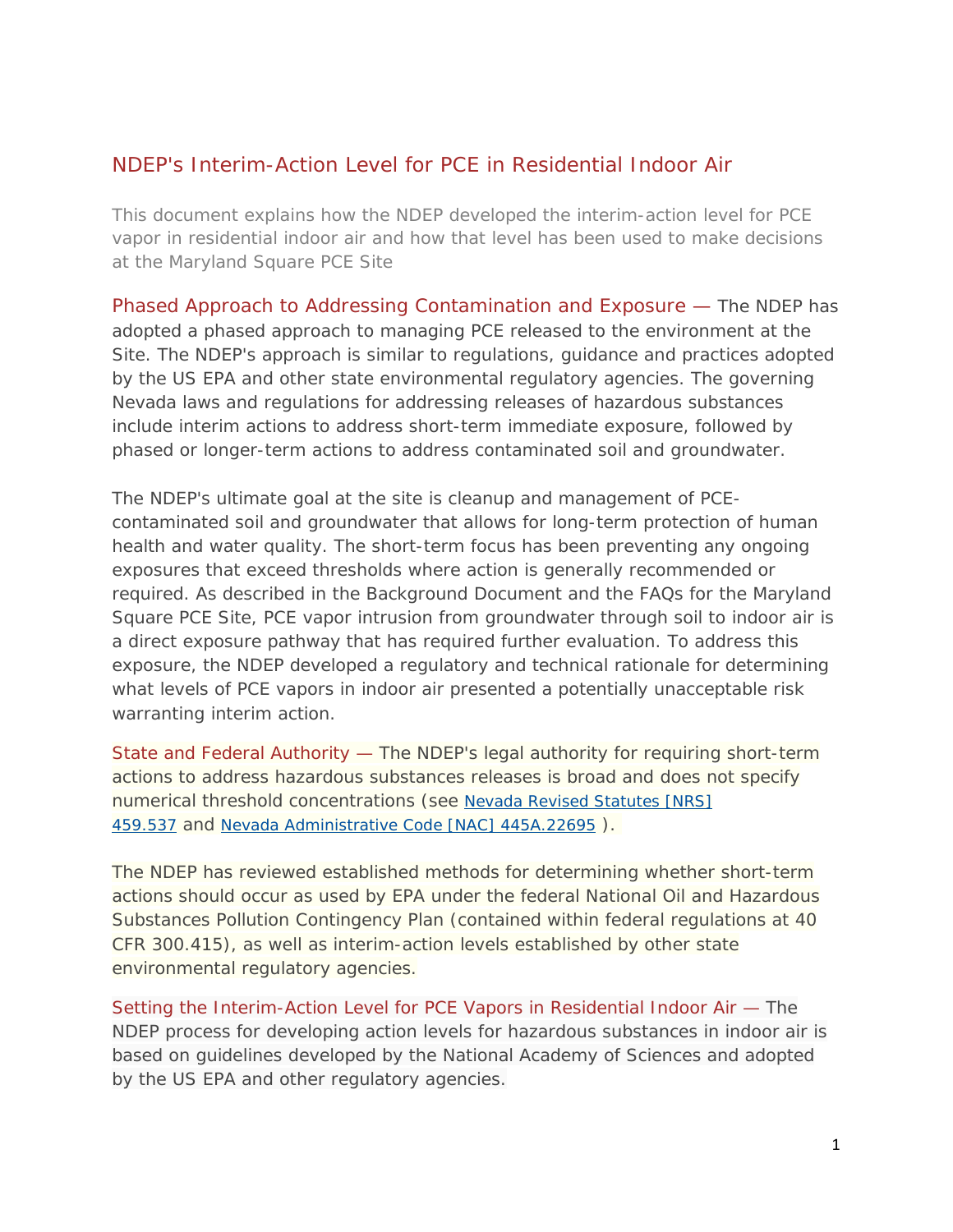At certain elevated concentrations, cleanup actions are generally required by federal regulations. At lower concentrations, longer-term permanent cleanup options are considered, along with other criteria. These threshold levels are based on an analysis of the toxicity of the chemical and standard assumptions about how often people may be exposed to the chemical at the site.

For potential cancer-causing chemicals (carcinogens) such as PCE, these threshold levels are calculated based on the increased likelihood that a person may contract a case of cancer due to an assumed constant exposure to that chemical concentration over a 30-year period. Noncancer hazards may also exist through exposure to PCE; the NDEP considered those potential hazards as well.

The increased likelihood, or probability, is called "excess carcinogenic risk" from exposure to a chemical. For potential exposures to hazardous substances at waste sites, federal regulations establish an increased risk of 1 in 10,000 (ten thousand) persons as a threshold generally requiring action to reduce exposure. For lower concentrations, where increased risks are greater than 1 in 1,000,000 (one million), federal regulations require additional detailed investigation and evaluation of the need and options for long-term permanent action, considering a number of other criteria.

According to EPA guidance as of 2007 when the NDEP set an interim-action level for indoor air, the concentration at which there is an increased risk of 1 in 10,000 was calculated to be 32 micrograms per cubic meter (32 ug/m<sup>3</sup>).

Using the Interim-Action Level to Make Decisions — In early 2007, the NDEP determined that  $32 \text{ uq/m}^3$  was the level at which mitigative interim actions should be taken to immediately reduce concentrations of PCE in indoor air. These actions were recommended to reduce the potential for long-term health effects.

At the Maryland Square PCE Site, NDEP evaluated options for reducing concentrations and determined that a sub-slab depressurization (SSD) system was most appropriate. In homes where PCE concentrations in indoor air samples exceeded 32 ug/m<sup>3</sup>, the NDEP offered homeowners the installation of a sub-slab depressurization system, free of charge. This decision is similar to actions taken by the EPA Denver regional office for the Billings Montana PCE site and in guidelines adopted by other states.

EPA Updates to PCE Toxicity Values — In May 2012, EPA released new toxicity values for PCE and updated the regional screening level (RSL) for PCE.

The new risk numbers revised the screening level for carcinogenic risk from 0.41